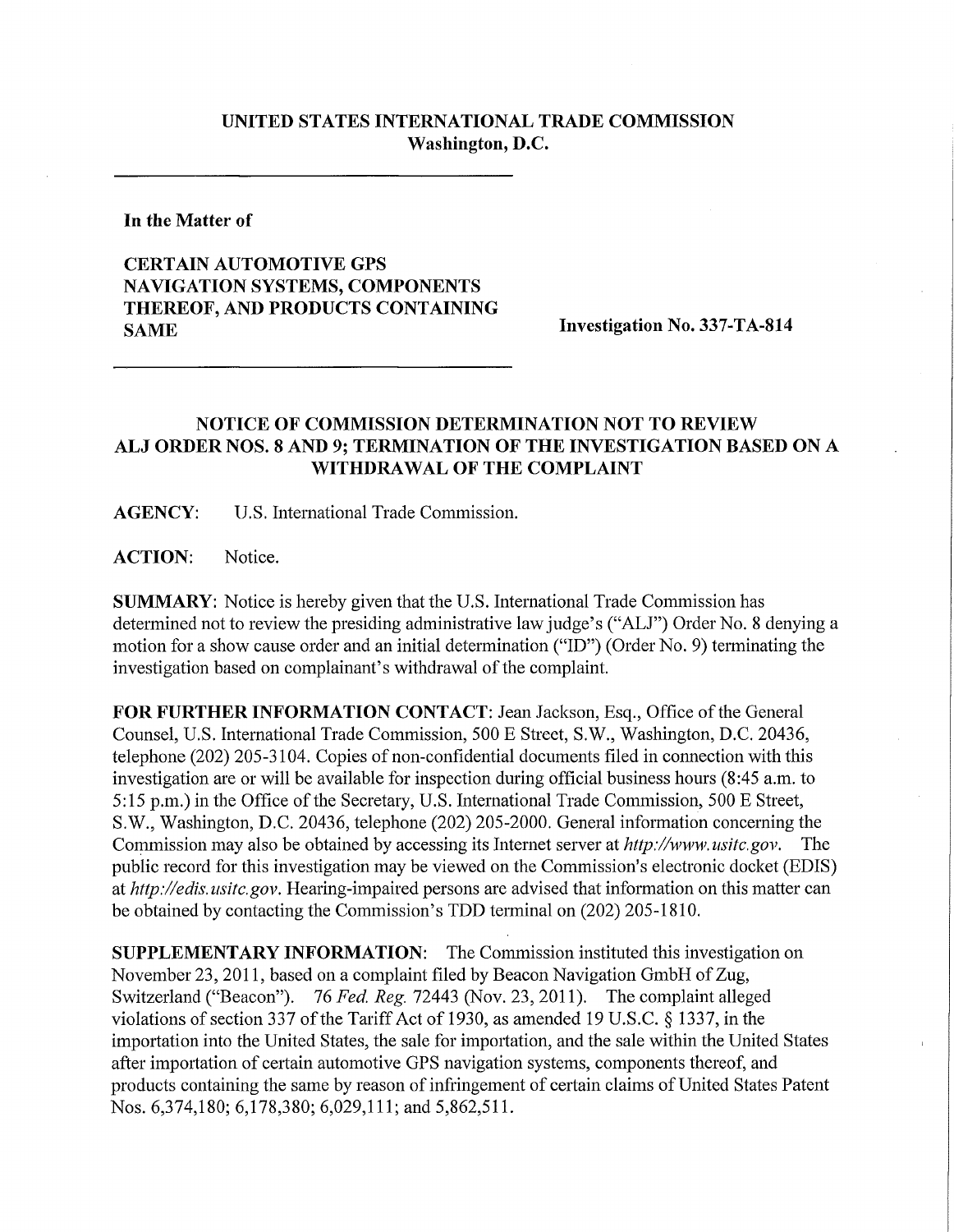The notice of investigation named as respondents Audi AG of Ingolstadt, Germany; Audi of America, Inc. of Auburn Hills, Michigan; Audi of America, LLC of Herndon, Virginia; Bayerische Motoren Werke AG of Munich, Germany; BMW of North America, LLC of Woodcliff Lake, New Jersey; BMW Manufacturing Co., LLC of Greer, South Carolina; Chrysler Group LLC of Auburn Hills, Michigan; Ford Motor Company of Dearborn, Michigan; General Motors Company of Detroit, Michigan; Honda Motor Co., Ltd. Of Tokyo, Japan; Honda North America, Inc. an American Honda Motor Co., Inc., both of Torrance, Califomia; Honda Manufacturing of Alabama, LLC of Lincoln, Alabama; Honda Manufacturing of Indiana, LLC of Greensburg, Indiana; Honda of America Manufacturing, Inc. of Marysville, Ohio; Hyundai Motor Company of Seoul, South Korea; Hyundai Motor America of Fountain Valley, Califomia; Hyundai Motor Manufacturing Alabama, LLC of Montgomery, Alabama; Kia Motors Corp. of Seoul, South Korea; Kia Motors America, Inc. of Irvine, Califomia; Kia Motors Manufacturing Georgia, Inc. of West Point, Georgia; Mazda Motor Corporation of Hiroshima, Japan; Mazda Motor of America, Inc. of Irvine, Califomia; Daimler AG of Stuttgart, Germany; Mercedes-Benz USA, LLC of Montvale, New Jersey; Mercedes-Benz U.S. International, Inc. of Vance, Alabama; Nissan Motor Co., Ltd. of Yokohama-shi, Japan; Nissan North America, Inc. of Franklin, Tennessee; Dr. Ing. H.c. F. Porsche AG of Stuttgart, Germany; Porsche Cars North America, Inc. of Atlanta, Georgia; Saab Automobile AB of Trollhattan, Sweden; Saab Cars North America, Inc. of Royal Oak, Michigan; Suzuki Motor Corporation of Hamamatsu City, Japan; American Suzuki Motor Corporation of Brea, California; Jaguar Land Rover North America, LLC of Mahwah, New Jersey; Jaguar Cars Limited of Coventry, United Kingdom; Land Rover of Warwickshire, United Kingdom; Toyota Motor Corporation of Toyota City, Japan; Toyota Motor North America, Inc. of Torrance, California; Toyota Motor Engineering & Manufacturing North America, Inc. of Erlanger, Kentucky; Toyota Motor Manufacturing, Indiana, Inc. of Princeton, Indiana; Toyota Motor Manufacturing, Kentucky, Inc. of Georgetown, Kentucky; Toyota Motor Manufacturing Mississippi, Inc. of Blue Springs, Mississippi; Volkswagen AG of Wolfsburg, Germany; Volkswagen Group of America, Inc. and Volkswagen Group of America Chattanooga Operations, LLC, both of Herndon, Virginia; Volvo Car Corporation of Goteborg, Sweden; and Volvo Cars of North America, LLC of Rockleigh, New Jersey.

On February 29, 2012, the Commission determined not to review an ID amending the complaint and notice of investigation to terminate General Motors Company from the investigation and replace it with General Motors LLC of Detroit, Michigan. 77 *Fed. Reg.* 13350 (Mar. 6, 2012).

Complainant filed a motion to withdraw its complaint on April 13, 2012. On April 20, 2012, the respondents stated that they did not oppose the motion to terminate, but requested that the motion not be granted until it was determined if Beacon violated Commission Rules 210.12(a)(9)(iii) and/or 210.4(c) concerning the veracity of licensing information in its complaint. On the same day, respondents filed a motion requesting that the ALJ *sua sponte*  issue a show cause order directing Beacon and its counsel to (1) identify all licensees that Beacon and its counsel are currently aware of and knew of at the time the Complaint was filed, (2)